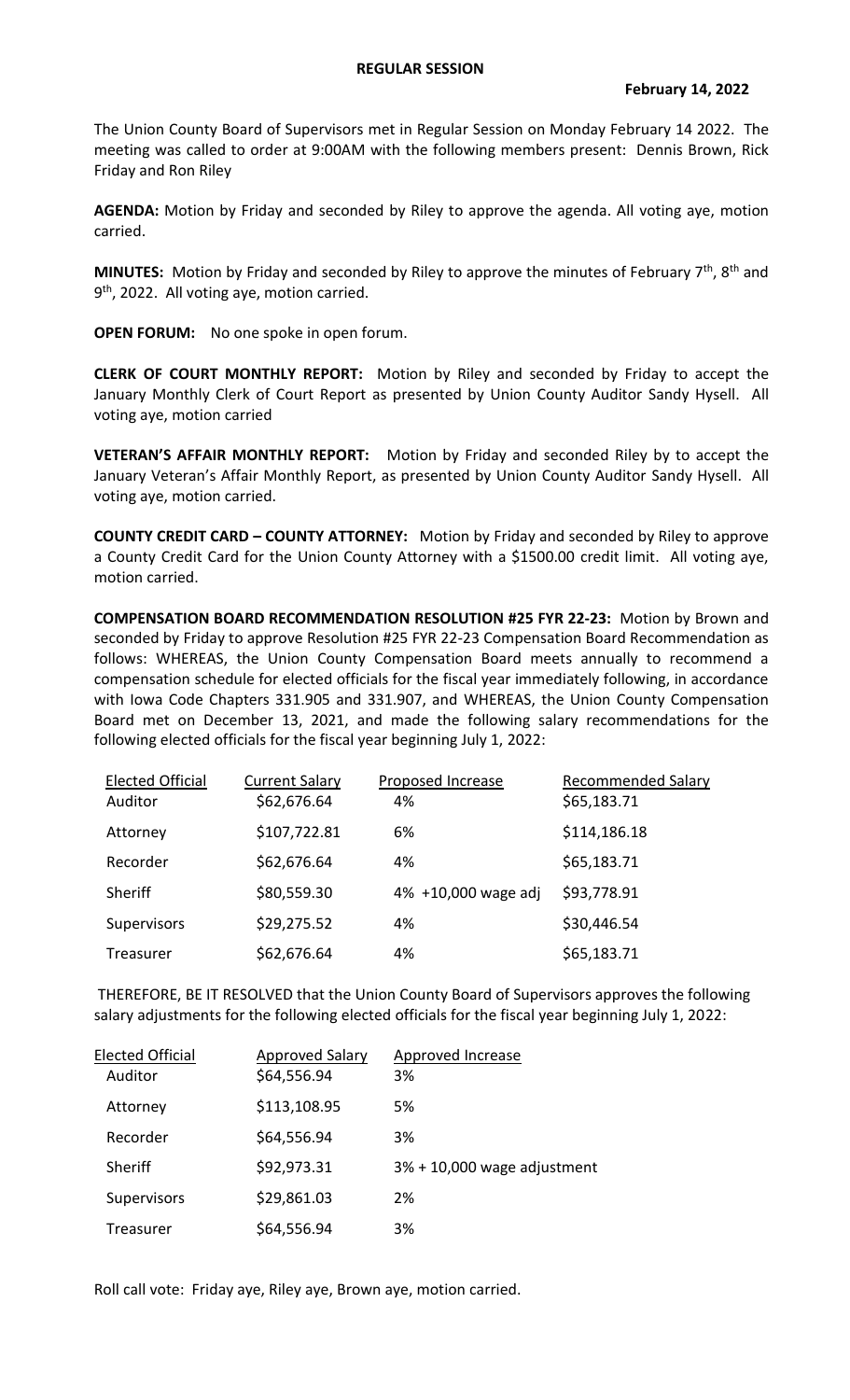**SECONDARY ROADS:** Union County Secondary Road Superintendent, Al Hysell, presented and discussed the weekly maintenance activity report. **New Hire:** Motion by Friday and seconded by Riley to approve the hire of Joshua McElroy as Equipment Operator 1 for \$18.89 per hour with a start date of February 22, 2022, as presented by Roads Superintendent Al Hysell. All voting aye, motion carried.

**PUBLIC HEARING – 1<sup>st</sup> READING TANNING ORDINANCE #35:** Motion by Riley and seconded by Friday to open the public hearing on the  $1<sup>st</sup>$  Reading Tanning ordinance #35 at 10:00AM in the Union County Board room. Roll call vote: Friday aye, Riley aye, Brown aye, motion carried. Present at the public hearing were as follows: Amanda Husband, Union County Environmental Health; Raquel Linch, KSIB Radio; and John Van Nostrand, CNA. No oral or written comments were received from the Auditor's Office. Questions on the fee's that would be charged for the inspections, was brought up to the Board members. Husband responded to the question as follows, the cost is \$33 per bed per the state code, inspections are made on all equipment, making sure tests are taken by owners, cleanliness and following all procedures. Public Hearing Closed at 10:22AM. Approve 1<sup>st</sup> Reading: Motion by Friday and seconded by Riley to approve the 1<sup>St</sup> Reading of Tanning Ordinance #35. Roll call vote: Friday aye, Riley aye, Brown aye, motion carried. **Waive Readings 2 and 3 of Tanning Ordinance #35:** Motion by Friday and seconded by Riley to waive the  $2^{nd}$  and  $3^{rd}$  Readings of Tanning Ordinance #35. Roll call vote: Friday aye, Riley aye, Brown aye, motion carried. **Approve Tanning Ordinance #35:** Motion by Riley and seconded Friday to approve Tanning Ordinance #35. Roll call vote: Friday aye, Riley aye, Brown aye, motion carried.

**PUBLIC HEARING – FYR 21-22 COUNTY BUDGET AMENDMENT:** Moton by Riley and seconded by Friday to open the Public Hearing – FYR 21-22 County Budget Amendment at 10:30AM in the Union County Boardroom. Roll call vote: Friday aye, Riley aye, Brown aye, motion carried. Present for the public hearing were as follows: Raquel Linch, KSIB Radio and John Van Nostrand, CNA. No oral or written comments were received from the Auditor's Office or from the members of the Board of Supervisors. Public Hearing Closed at 10:32AM. **Approve County Budget Fyr 21-22:** Motion by Friday and seconded Riley by to approve the County Budget Amendment for fiscal year 21-22. Roll call vote: Friday aye, Riley aye, Brown aye, motion carried.

**APPROPRIATIONS RESOLUTION #26 FYR 22-23:** Motion by Friday and seconded by Riley to approve Resolution # 26 FYR 22-23 Appropriations as follows: NOW on this 14th day of February 2022, the matter of amending the fiscal year 2021-2022 appropriations, comes before the Union County Board of Supervisors. WHEREAS it is now necessary to amend the fiscal year 2021-2022 appropriations for these changes, in accordance with section 331.434(6) of the Code of Iowa. BE AND IT IS HEREBY RESOLVED that the appropriations amendments for the following departments are as follows:

|                       | <b>PRIOR</b>  | <b>INCREASE</b> | AMENDED              |
|-----------------------|---------------|-----------------|----------------------|
| <b>DEPARTMENT</b>     | APPROPRIATION | <b>DECREASE</b> | <b>APPROPRIATION</b> |
| Non-Departmental-ARPA |               | 1,166,791       | 1,166,791            |

Roll call vote: Friday aye, Riley aye, Brown aye, motion carried.

| <b>CLAIMS:</b> Motion by Friday and seconded by Riley to approve Claim #146146 - Claim #146319 for a |
|------------------------------------------------------------------------------------------------------|
| total \$512,029.88 as follows:                                                                       |

| 911 CUSTOM                    | 150.00    | <b>INTEGRATED TELEHEALTH PARTNERS</b>     | 5,990.00  |
|-------------------------------|-----------|-------------------------------------------|-----------|
| A-1 WINDOW SERVICE            | 132.00    | <b>INTOXIMETERS</b>                       | 125.00    |
| <b>ACCESS SYSTEMS LEASING</b> | 1,915.72  | <b>IOWA DEPARTMENT TRANSPORTATION</b>     | 1,860.00  |
| <b>ACCESS SYSTEMS</b>         | 3,204.49  | <b>IEMA</b>                               | 150.00    |
| <b>ADAMS COUNTY SHERIFF</b>   | 10,320.00 | IA OFFICE OF THE STATE MEDICAL EXAMINER   | 4,133.99  |
| AFTON COMMUNITY CLUB          | 25.00     | <b>JIMS SANITATION &amp; TRUCK REPAIR</b> | 586.00    |
| <b>AFTON STAR ENTERPRISE</b>  | 780.99    | JOHANSEN PLUMBING & HEATING               | 850.17    |
| <b>AGRIVISION GROUP LLC</b>   | 9,996.30  | LAMB, JOEL                                | 66.92     |
| AKIN BUILDING CENTER          | 69.12     | <b>LOCKRIDGE NETWORKS</b>                 | 72,492.38 |
| <b>ALLIANT ENERGY</b>         | 13,158.16 | <b>MAIL SERVICES LLC</b>                  | 418.62    |
| ALLYS PRINT SHOP LLC          | 320.00    | MASTERCARD/ISSB                           | 1,762.61  |
| ARNOLD MOTOR SUPPLY LLC       | 4.99      | MCINTIRE, TERRINDA                        | 40.00     |
| <b>BEDFORD DRUG</b>           | 29.40     | <b>MCNEILLY GARAGE DOOR</b>               | 1,451.30  |
| <b>BEDFORD TIMES-PRESS</b>    | 39.00     | <b>MEDIACOM</b>                           | 692.74    |
| <b>BLACKSTRAP INC</b>         | 5,237.69  | <b>MEDICAP PHARMACY</b>                   | 5.40      |
| <b>BM SALES</b>               | 80.00     | <b>METRO WASTE AUTHORITY</b>              | 22,386.49 |
| <b>BOB BARKER COMPANY INC</b> | 24.66     | <b>MEYER LABORATORY INC</b>               | 293.80    |
| <b>BOMGAARS</b>               | 1,485.30  | MMIT BUSINESS SOLUTIONS GROUP             | 31.00     |
| <b>BSM ENTERPRISES LLC</b>    | 279.00    | <b>NAPA</b>                               | 9,278.97  |